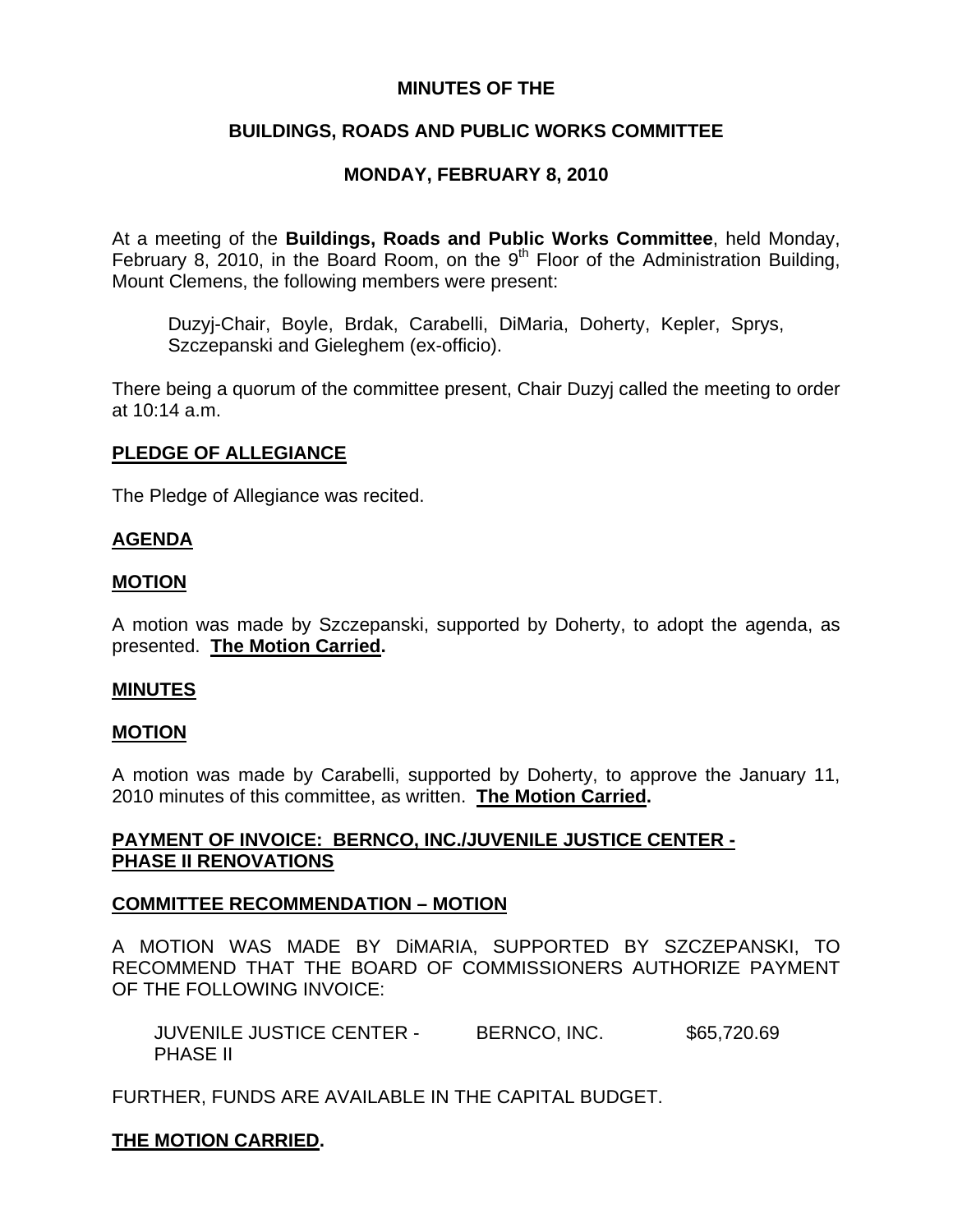### **ADOPT RESOLUTION AUTHORIZING ALLOCATION OF VOLUME CAP FOR RECOVERY ZONE ECONOMIC DEVELOPMENT BONDS**

## **MOTION**

A Motion was made by Sprys, supported by DiMaria, to adopt a resolution authorizing allocation of volume cap for recovery zone economic development bonds and forward to the Finance Committee.

Bill Misterovich, Deputy Public Works Commissioner, provided an overview.

The following commissioners spoke: Carabelli, Sprys, DiMaria, Doherty, Brdak, Boyle and Gieleghem.

A roll call vote (as required in the resolution) was taken as follows:

Voting Yes were Boyle, Brdak, DiMaria, Doherty, Kepler, Sprys, Szczepanski, Carabelli and Duzyj. There were 9 "Yes" votes.

#### **The Motion Carried**.

## **UPDATE BY DOMINIC ABBATE ON KITCHEN RENOVATION AT JAIL**

Dominic Abbate provided an overview of the preliminary schedule. He noted a correction: the cooler removal will start on Wednesday, February 10, until February 19.

The following commissioner spoke: Carabelli.

#### **MOTION**

A motion was made by Doherty, supported by Sprys, to receive and file the update by Dominic Abbate on the kitchen renovation at the Jail.

The following commissioner spoke: Duzyj.

Chair Duzyj called for a vote on the motion and **The Motion Carried.**

### **UPDATE BY DIRECTOR OF RISK MANAGEMENT AND SAFETY DEPARTMENT ON KITCHEN RENOVATION AT JAIL/REMOVAL OF COOLERS**

John Anderson overviewed his report.

## **MOTION**

A motion was made by Szczepanski, supported by Boyle, to receive and file the update provided by John Anderson.